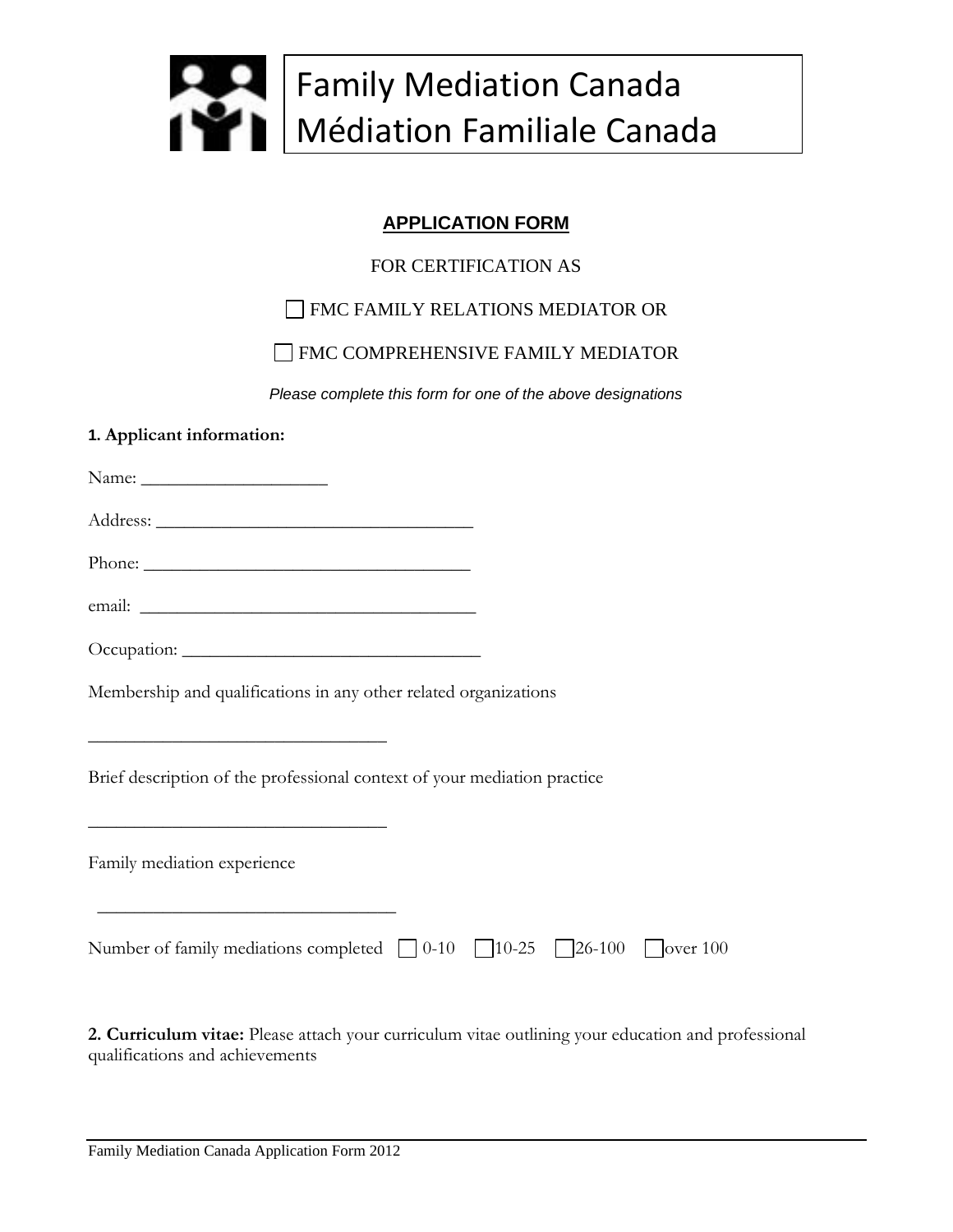**3. Family mediation training:** Please complete either Chart a, or b (following pages). Attach extra pages if necessary.

## **(a) for Family Relations Mediator**

| Subject areas                                                                                                                        | Hours<br>required                            | Courses | Trainer(s) | Hours | Date<br>taken |
|--------------------------------------------------------------------------------------------------------------------------------------|----------------------------------------------|---------|------------|-------|---------------|
| (A) Basic training:                                                                                                                  | At least 80                                  |         |            |       |               |
| <b>Basic</b> conflict<br>resolution and<br>mediation theory<br>education and skills<br>training, including<br>intercultural training |                                              |         |            |       |               |
| (B) Additional<br>Training:<br>Further related<br>education and training                                                             | At least 100<br>including the<br>hours below |         |            |       |               |
| - Family Dynamics of<br>separation and divorce                                                                                       | At least 35                                  |         |            |       |               |
| - Family and child law:                                                                                                              | At least 14                                  |         |            |       |               |
| - Power imbalance<br>and dynamics and<br>effects of abuse                                                                            | At least 21                                  |         |            |       |               |
| - Financial Issues<br>including support                                                                                              | At least 7                                   |         |            |       |               |
| - Ethical Issues                                                                                                                     | At least 7                                   |         |            |       |               |
| - Drafting Agreements                                                                                                                | At least 7                                   |         |            |       |               |
| Other elective hours                                                                                                                 |                                              |         |            |       |               |
| Total hours $A + B$                                                                                                                  |                                              |         |            |       |               |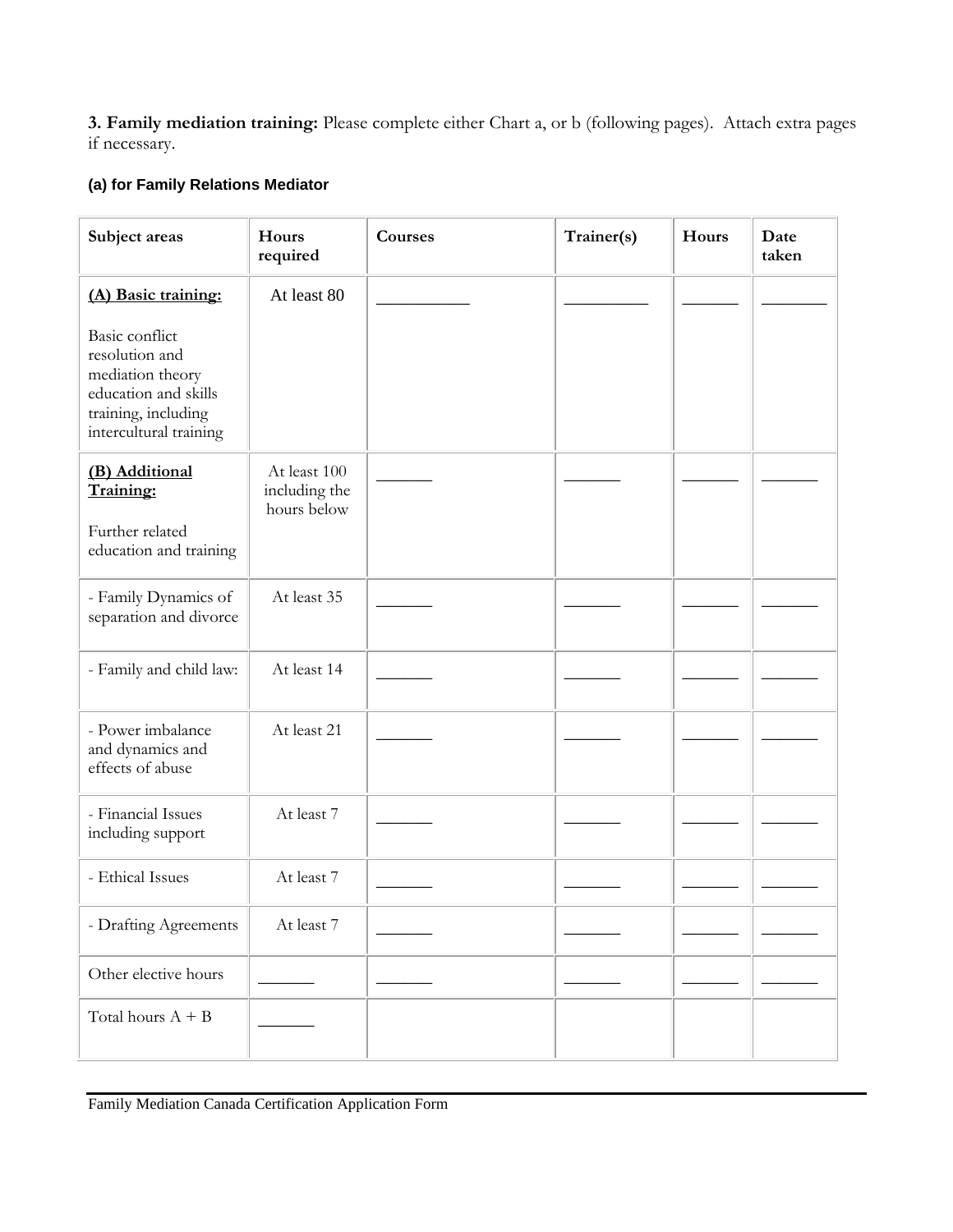# **(b) for Comprehensive Family Mediator**

| Subject areas                                                                                                                | Hours<br>required                                    | Course | Trainer(s) | Hours | Date taken |
|------------------------------------------------------------------------------------------------------------------------------|------------------------------------------------------|--------|------------|-------|------------|
| (A) Basic training:                                                                                                          | At least 80                                          |        |            |       |            |
| basic conflict<br>resolution and<br>mediation theory<br>education and skills<br>training including<br>intercultural training |                                                      |        |            |       |            |
| (B) Additional<br>Training:<br>further related<br>education and training                                                     | At least<br>150 hours<br>including<br>hours<br>below |        |            |       |            |
| - Family Dynamics of<br>separation and divorce                                                                               | At least 35                                          |        |            |       |            |
| - Child Law                                                                                                                  | At least 21                                          |        |            |       |            |
| - Power imbalance<br>and effects of abuse                                                                                    | At least 21                                          |        |            |       |            |
| - Legal and Financial<br>Issues                                                                                              | At least 42                                          |        |            |       |            |
| - Ethical Issues                                                                                                             | At least 7                                           |        |            |       |            |
| - Drafting Agreements                                                                                                        | At least 7                                           |        |            |       |            |
| Other elective hours                                                                                                         |                                                      |        |            |       |            |
| Total $A + B$                                                                                                                |                                                      |        |            |       |            |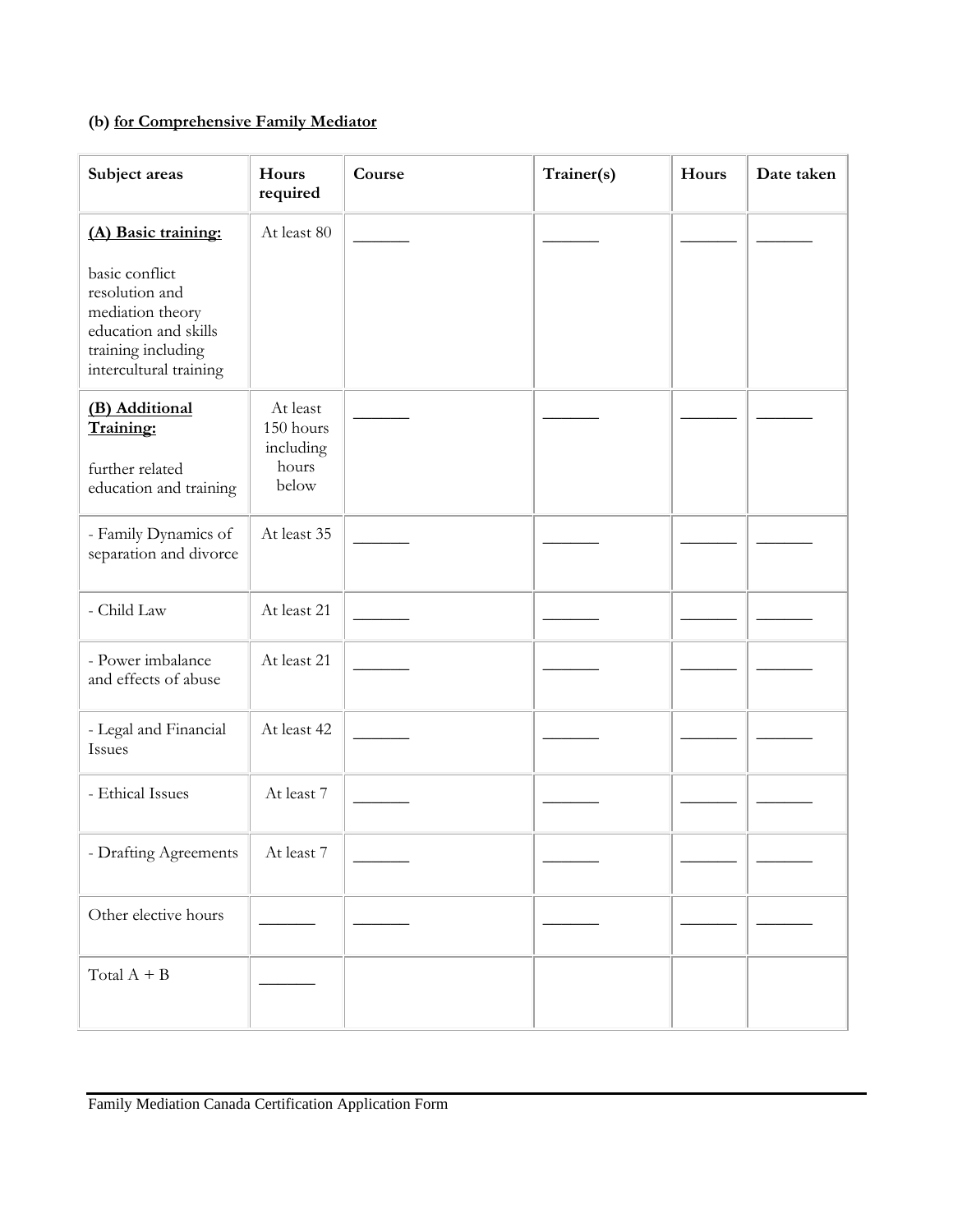#### 4. **Proof of Practicum/Mediation Experience**

Please complete either section (a) or (b), depending on your mediation experience:

a) Experienced Mediator

If you are applying as an experienced mediator, you must meet the following criteria:

- i) 2 years experience as a family mediator doing separation and divorce;
- ii) have completed a minimum of 10 cases (at least 80 hours) with clients around separation and divorce.

And you must provide:

- i) two Memoranda of Understanding or Agreements that you have authored for your clients at the conclusion of mediation around separation and divorce. Please remove all identifying features (names of clients, addresses, birthdates, file numbers) prior to sending the copies of the documents to us.
- ii) two letters of reference on the approved reference form. These cannot be client references.
- b) New Mediator

If you are applying as a new mediator because you do not meet the requirements in part (a), please provide:

- i) proof of practicum completed as set out in Section 5.7 of the FMC Standards (please attach your certificate of completion from your practicum placement);
- ii) three letters of reference on the approved reference form (one may be from your practicum supervisor/mentor).

5. If you have completed your training and have practiced for more than one year, please *specify the* 20 hours of continuing family mediation education *you* completed last year. *If your original basic mediation training is more than five years old, please specify the continuing education completed over the last three years*. *Please note the requirement that at least 14 hours of continuing education in the last three years must be conflict resolution and/or mediation skills training.*  Indicate dates, trainers, institutions, and duration.

Family Mediation Canada Certification Application Form

 $\overline{\phantom{a}}$  , where  $\overline{\phantom{a}}$  , where  $\overline{\phantom{a}}$  ,  $\overline{\phantom{a}}$  ,  $\overline{\phantom{a}}$  ,  $\overline{\phantom{a}}$  ,  $\overline{\phantom{a}}$  ,  $\overline{\phantom{a}}$  ,  $\overline{\phantom{a}}$  ,  $\overline{\phantom{a}}$  ,  $\overline{\phantom{a}}$  ,  $\overline{\phantom{a}}$  ,  $\overline{\phantom{a}}$  ,  $\overline{\phantom{a}}$  ,  $\overline{\phantom{a}}$  ,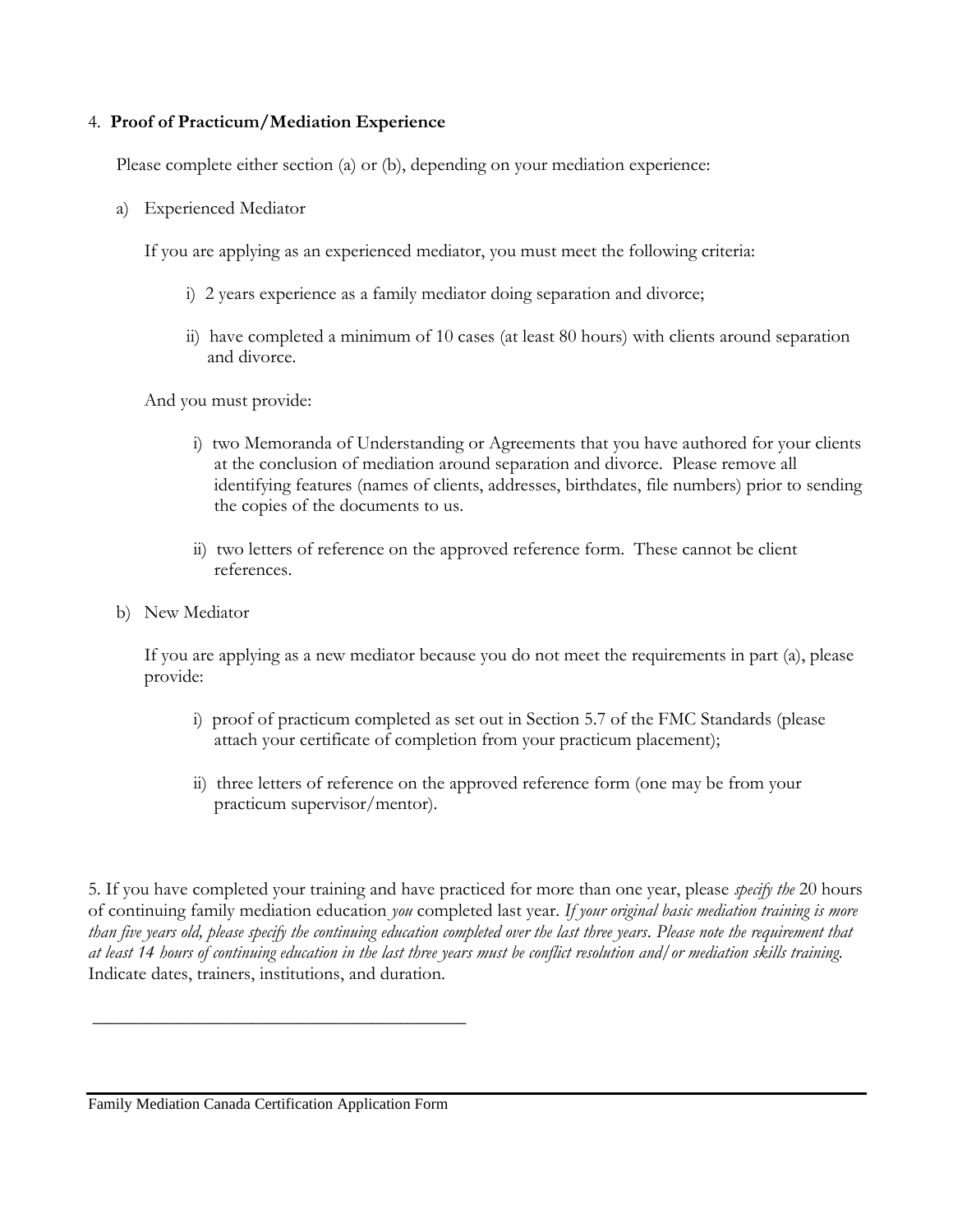6. List any disciplinary actions taken against you by any professional association(s). Include date, name of professional body, type of disciplinary action and result.

7. List any ethical difficulties or criminal convictions relevant to a family mediation practice.

8. Names of people who will complete your reference forms:

\_\_\_\_\_\_\_\_\_\_\_\_\_\_\_\_\_\_\_\_\_\_\_\_\_\_\_\_\_\_\_\_\_\_

\_\_\_\_\_\_\_\_\_\_\_\_\_\_\_\_\_\_\_\_\_\_\_\_\_\_\_\_\_\_\_\_\_\_

\_\_\_\_\_\_\_\_\_\_\_\_\_\_\_\_\_\_\_\_\_\_\_\_\_\_\_\_\_\_\_\_\_\_

- i.  $\frac{1}{2}$  ,  $\frac{1}{2}$  ,  $\frac{1}{2}$  ,  $\frac{1}{2}$  ,  $\frac{1}{2}$  ,  $\frac{1}{2}$  ,  $\frac{1}{2}$  ,  $\frac{1}{2}$  ,  $\frac{1}{2}$  ,  $\frac{1}{2}$  ,  $\frac{1}{2}$  ,  $\frac{1}{2}$  ,  $\frac{1}{2}$  ,  $\frac{1}{2}$  ,  $\frac{1}{2}$  ,  $\frac{1}{2}$  ,  $\frac{1}{2}$  ,  $\frac{1}{2}$  ,  $\$
- ii.  $\frac{1}{11}$ .
- iii. (for new mediators) \_\_\_\_\_\_\_\_\_\_\_\_\_\_\_\_\_\_\_\_\_\_\_\_\_\_\_\_\_\_\_\_\_\_

9. Specify any matters that might negatively affect the general public's perception of your ability to adhere to FMC's Code of Professional Ethics.

10. Provide proof of liability insurance coverage (by self or employer).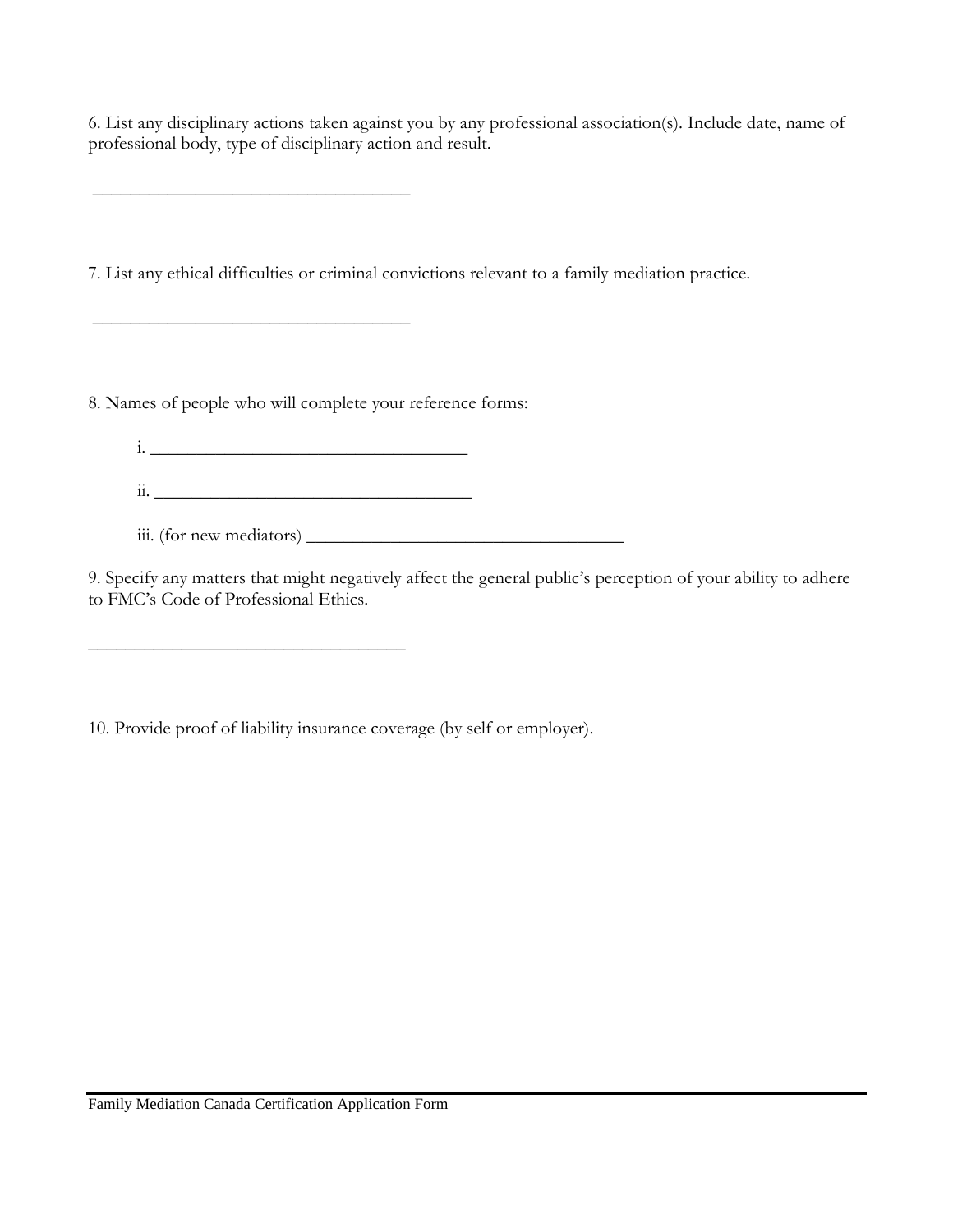### **CONFIDENTIALITY**

Subject to the right of Family Mediation Canada to release, for educational or research purposes, certification assessment documents, data and information that does not identify me personally, I understand and agree that only Family Mediation Canada, the Certifying Administrator or his/her designate and the Certifying Assessors of Family Mediation Canada shall retain certification records that identify me personally. Unless I give my consent in writing, assessment material submitted by me for certification and test results may only be released by FMC for educational and research purposes after information identifying me personally has been removed.

| Name      |                                                   |                    |             |
|-----------|---------------------------------------------------|--------------------|-------------|
| Signature |                                                   |                    |             |
| Address   |                                                   |                    |             |
| City      |                                                   | Province/Territory | Postal Code |
|           |                                                   |                    |             |
|           |                                                   |                    |             |
|           | For office use only: FMC Certifying Administrator |                    |             |

Family Mediation Canada Certification Application Form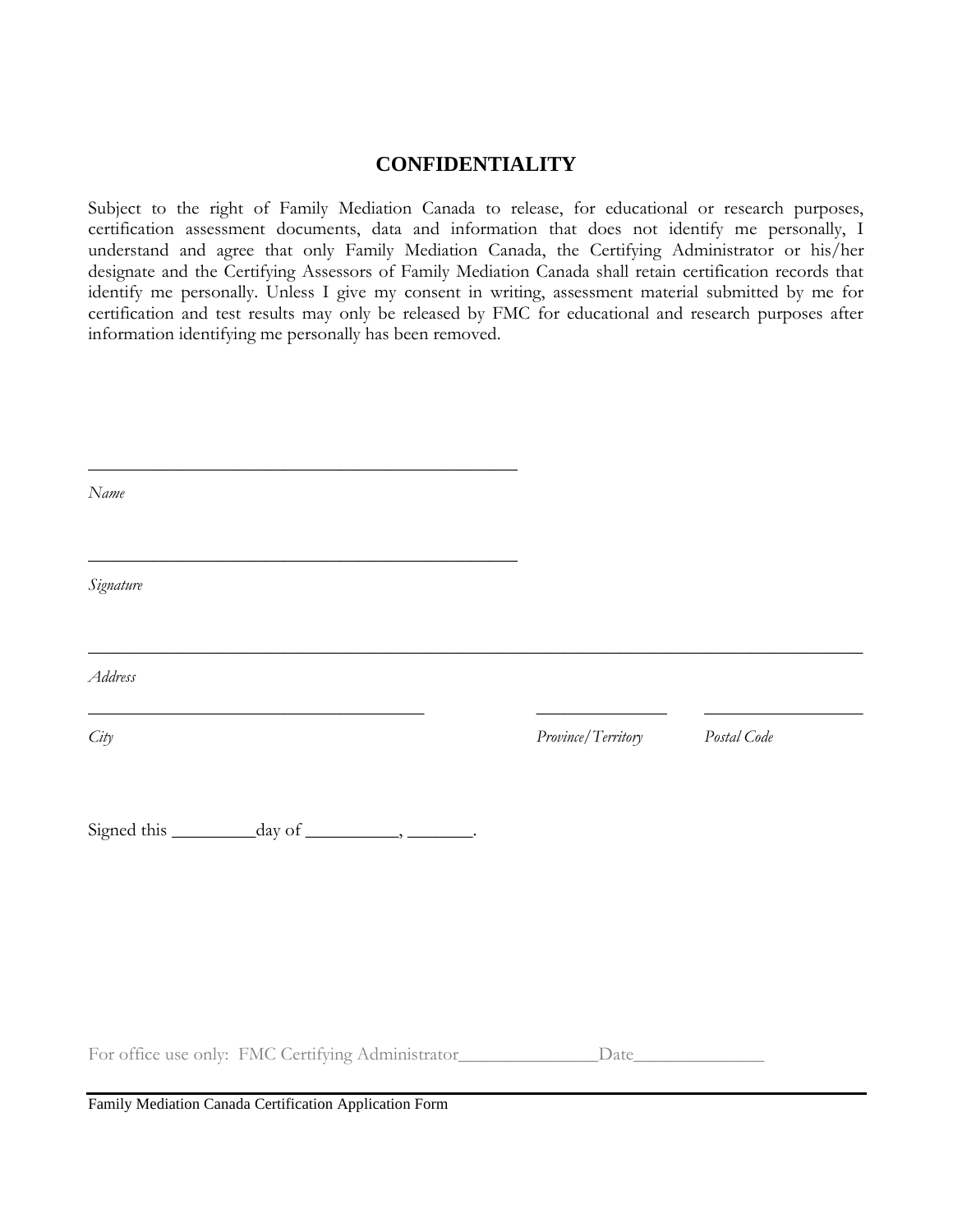#### **RELEASE**

I hereby give my consent in writing allowing Family Mediation Canada to use, for non-profit educational or research purposes, the assessment documents and video tapes submitted by me even though I am personally identified.

| Name                                                  |                    |             |
|-------------------------------------------------------|--------------------|-------------|
| Signature                                             |                    |             |
| Address                                               |                    |             |
| City                                                  | Province/Territory | Postal Code |
| Signed this __________ day of ___________, _________. |                    |             |
|                                                       |                    |             |
|                                                       |                    |             |
|                                                       |                    |             |
| For office use only: FMC Certifying Administrator     |                    |             |

Family Mediation Canada Certification Application Form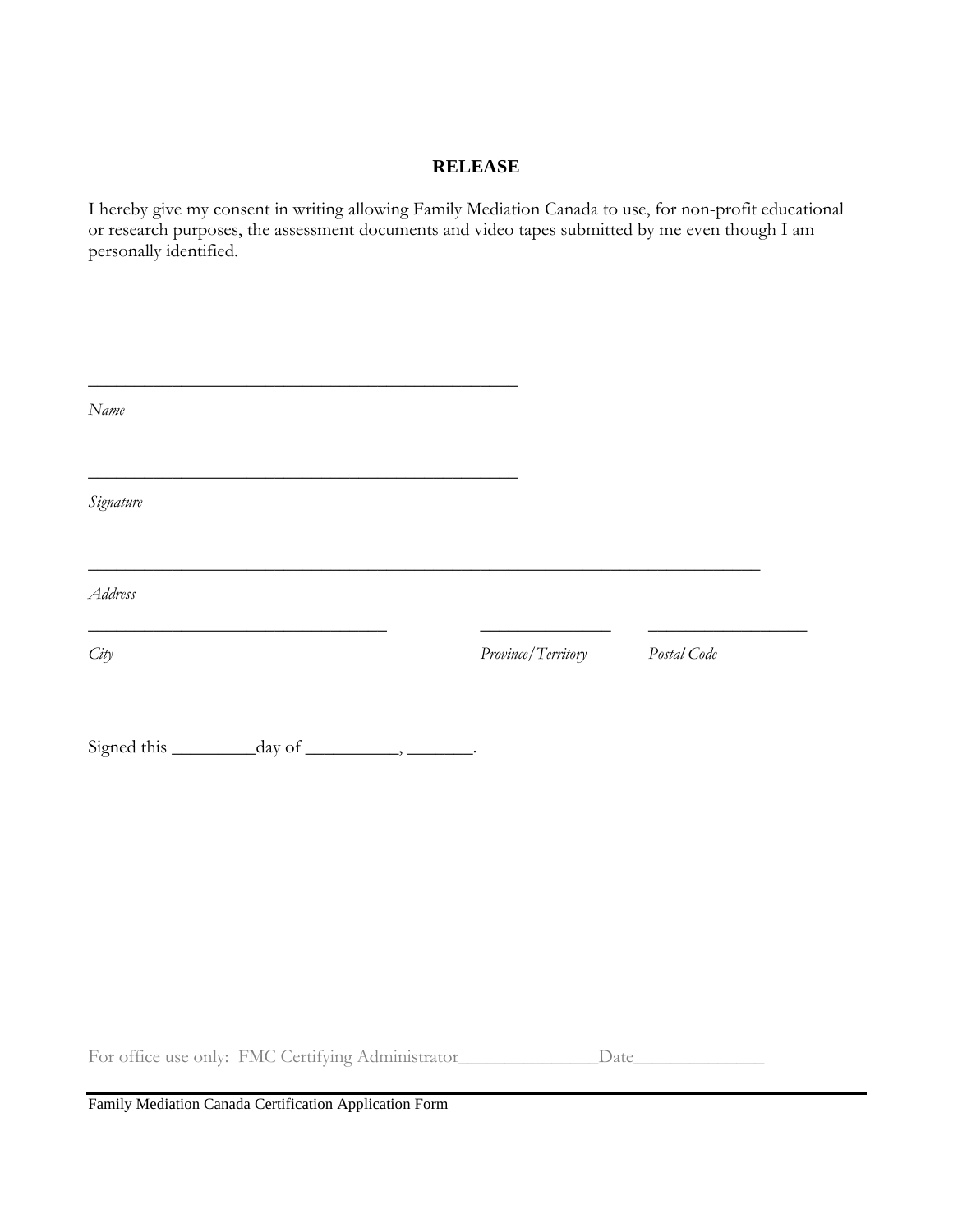# **STATUTORY DECLARATION**

I hereby certify that I am a member in good standing of Family Mediation Canada and that I adhere to the standards set out in the FMC Practice, Certification and Training Standards and the FMC Code of Ethics.

I hereby swear or affirm that the information in this application form and its attachments is true and correct.

I give my consent to the Certification Administrator(s) to inquire about any professional disciplinary actions and/or criminal convictions recorded against me.

#### SWORN BEFORE ME at

| in the Province of                                         |             |  |
|------------------------------------------------------------|-------------|--|
|                                                            | (Signature) |  |
| this $\_\_\_\$ day of $\_\_\_\_\_\$ 20 $\_\_\_\)$          |             |  |
|                                                            |             |  |
| <u> 1989 - Johann Barbara, martxa alemaniar arg</u> entina |             |  |
|                                                            |             |  |
| Commissioner for taking Affidavits                         |             |  |
|                                                            |             |  |